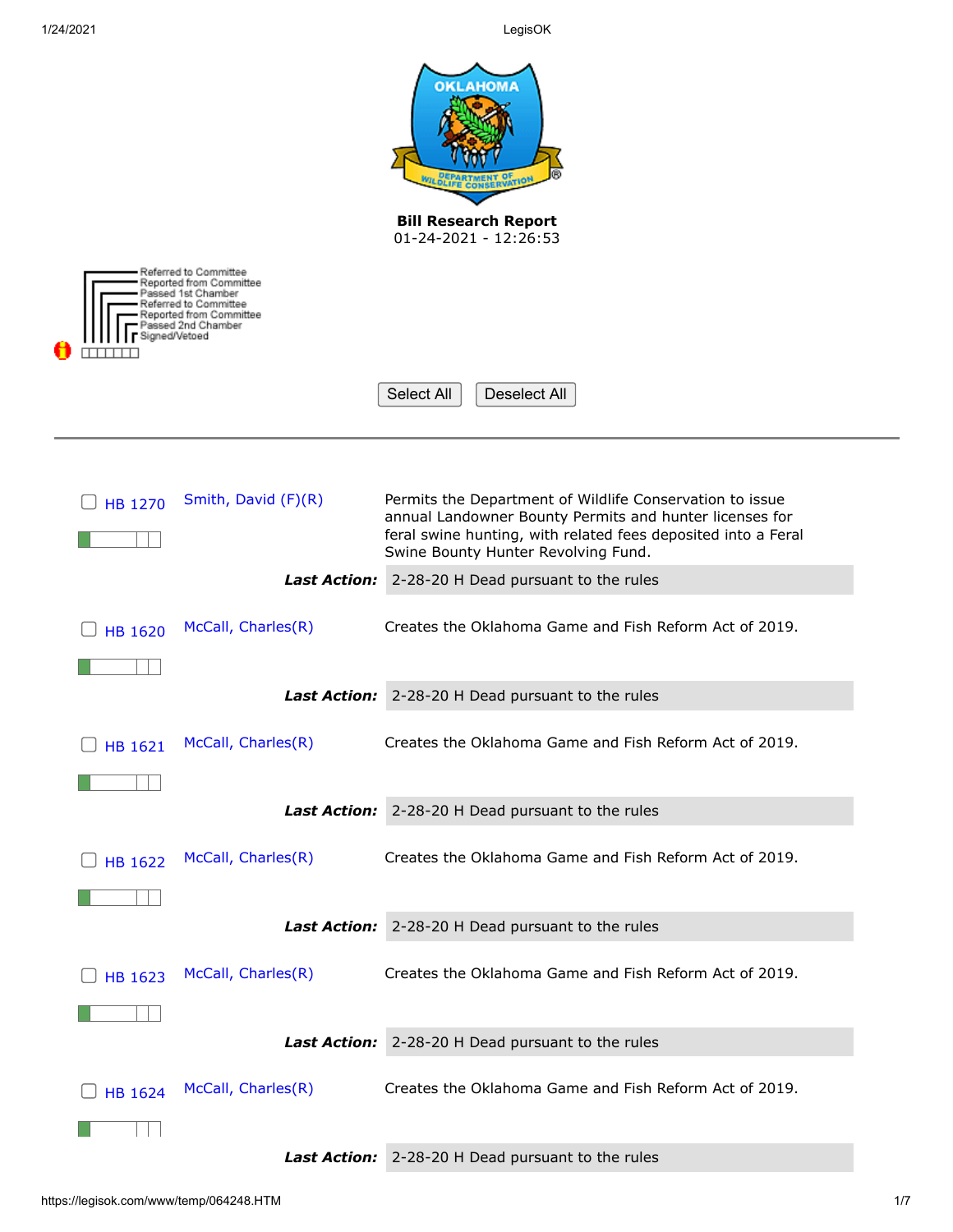| 1/24/2021 |  |
|-----------|--|

LegisOK

| <b>HB 1854</b> | Fetgatter, Scott(R)<br>Murdock, Casey (F)(R)    | Relates to game and fish licenses by permitting the Dept. of<br>Wildlife and the Court to order a defendant to surrender a<br>license or permit directly to an officer, and permits<br>electronic sharing of related materials between the Dept.<br>and the Court. |
|----------------|-------------------------------------------------|--------------------------------------------------------------------------------------------------------------------------------------------------------------------------------------------------------------------------------------------------------------------|
|                | <b>Last Action:</b>                             | 5-29-20 H Dead pursuant to the rules                                                                                                                                                                                                                               |
| <b>HB 2028</b> | Cornwell, Rusty (F)(R)                          | Establishes the dates for deer gun and crossbow hunting<br>season.                                                                                                                                                                                                 |
|                | <b>Last Action:</b>                             | 2-28-20 H Dead pursuant to the rules                                                                                                                                                                                                                               |
| <b>HB 2029</b> | McDugle, Kevin(R)<br>Murdock, Casey (F)(R)      | Establishes the dates for deer gun hunting season and<br>directs the Wildlife Conservation Commission to oversee it.                                                                                                                                               |
|                | <b>Last Action:</b>                             | 5-29-20 H Dead pursuant to the rules                                                                                                                                                                                                                               |
| <b>HB 2030</b> | Cornwell, Rusty (F)(R)<br>Murdock, Casey (F)(R) | Allows nonresidents to purchase lifetime combination<br>hunting and fishing licenses.                                                                                                                                                                              |
|                | <b>Last Action:</b>                             | 5-29-20 S Dead pursuant to the rules                                                                                                                                                                                                                               |
| <b>HB 2031</b> | Cornwell, Rusty (F)(R)<br>Murdock, Casey (F)(R) | Adjusts various fees related to hunting and fishing license<br>and permit replacements.                                                                                                                                                                            |
|                | <b>Last Action:</b>                             | 5-29-20 S Dead pursuant to the rules                                                                                                                                                                                                                               |
| <b>HB 2154</b> | Pfeiffer, John(R)                               | Creates the Oklahoma Wildlife Modernization Act of 2019.                                                                                                                                                                                                           |
|                |                                                 | Last Action: 2-28-20 H Dead pursuant to the rules                                                                                                                                                                                                                  |
| <b>HB 2193</b> | Sims, Lonnie $(F)(R)$                           | Creates the Game and Fish Reform Act of 2019.                                                                                                                                                                                                                      |
|                |                                                 | Last Action: 2-28-20 H Dead pursuant to the rules                                                                                                                                                                                                                  |
|                |                                                 |                                                                                                                                                                                                                                                                    |
| <b>HB 2265</b> | Patzkowsky, Kenton (F)(R)                       | Permits the Dept. of Wildlife Conservation to require<br>hunters tag killed antelopes, and provides for no yearly limit<br>on antelope tags, with antelope season to be run<br>concurrently with deer season.                                                      |
|                |                                                 | Last Action: 2-28-20 H Dead pursuant to the rules                                                                                                                                                                                                                  |
| <b>HB 2324</b> | McDugle, Kevin(R)<br>Murdock, Casey (F)(R)      | Creates an annual combination hunting and fishing<br>landowner license.                                                                                                                                                                                            |
|                | <b>Last Action:</b>                             | 5-29-20 S Dead pursuant to the rules                                                                                                                                                                                                                               |
| <b>HB 2431</b> | Roberts, Sean(R)                                | Establishes specific dates for primitive firearms and gun<br>seasons for hunting deer.                                                                                                                                                                             |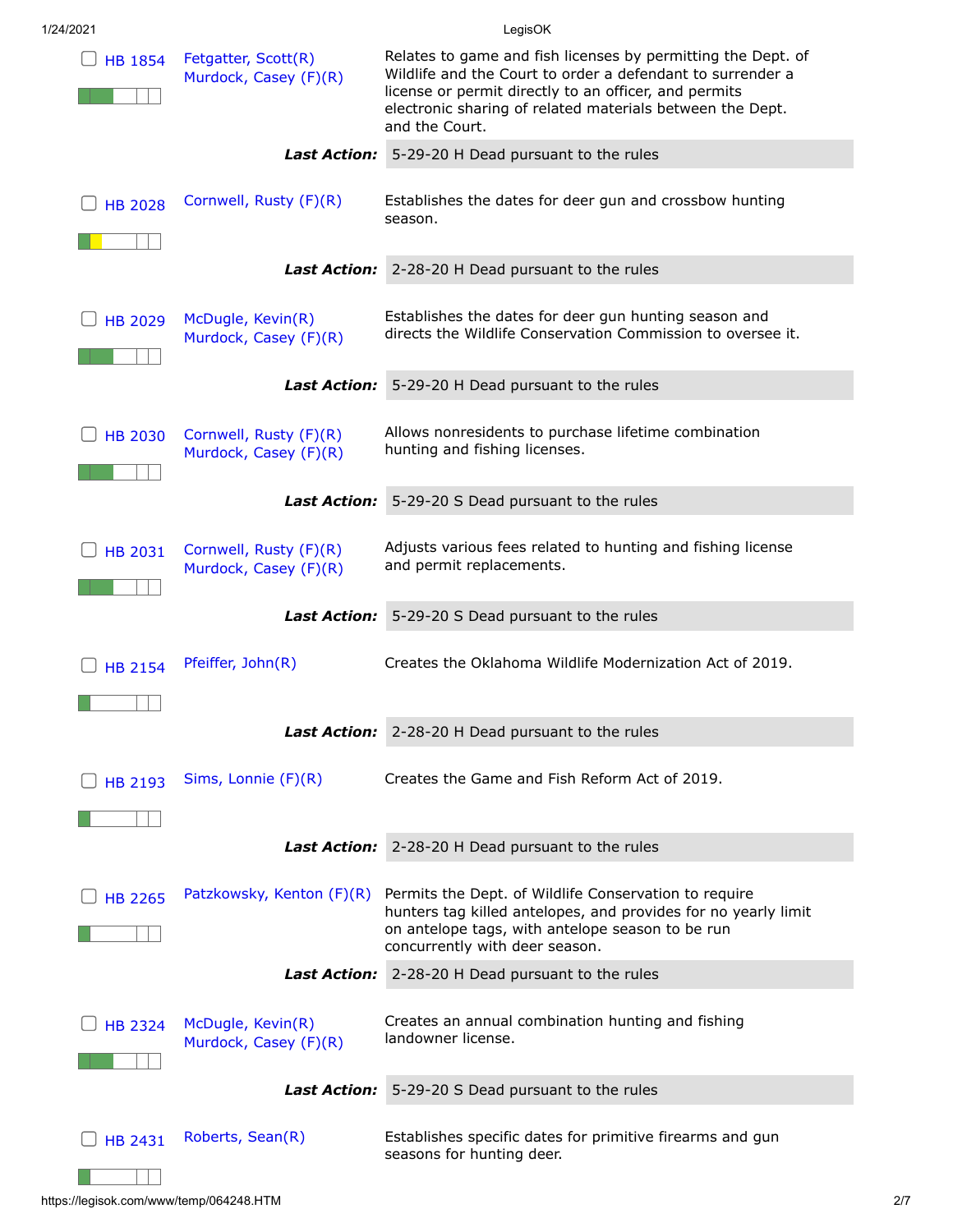|                |                                             | <b>Last Action:</b> 2-28-20 H Dead pursuant to the rules                                                                                                                                                                                     |
|----------------|---------------------------------------------|----------------------------------------------------------------------------------------------------------------------------------------------------------------------------------------------------------------------------------------------|
| <b>HB 2442</b> | Roberts, Sean(R)                            | Exempts persons removing feral swine from certain<br>licensing requirements and permits local game wardens to<br>issue certain hunting permits.                                                                                              |
|                | <i>Last Action:</i>                         | 2-28-20 H Dead pursuant to the rules                                                                                                                                                                                                         |
| <b>HB 2550</b> | Roberts, Sean(R)                            | Creates the Oklahoma Game Wardens Act of 2019.                                                                                                                                                                                               |
|                |                                             | Last Action: 2-28-20 H Dead pursuant to the rules                                                                                                                                                                                            |
| <b>HB 2802</b> | Cornwell, Rusty (F)(R)                      | Permits personal property to be marked with orange paint<br>on posts to indicate that trespassing is prohibited, with legal<br>ramifications for trespassing applying to violators.                                                          |
|                | <i>Last Action:</i>                         | 2-28-20 H Dead pursuant to the rules                                                                                                                                                                                                         |
| <b>HB 2883</b> | Tadlock, Johnny(R)<br>Murdock, Casey (F)(R) | Exempts legal residents and nonresidents from the annual<br>fishing license requirements when fishing in a private pond<br>if permission is provided by the landowner or tenant.                                                             |
|                | <b>Last Action:</b>                         | 5-29-20 S Dead pursuant to the rules                                                                                                                                                                                                         |
| <b>HB 2998</b> |                                             | Patzkowsky, Kenton $(F)(R)$ Creates the Wildlife Reform Act of 2020.                                                                                                                                                                         |
|                |                                             | Last Action: 2-28-20 H Dead pursuant to the rules                                                                                                                                                                                            |
| <b>HB 3064</b> | McDugle, Kevin(R)                           | Creates the Game and Fish Reform Act of 2020.                                                                                                                                                                                                |
|                |                                             | Last Action: 2-28-20 H Dead pursuant to the rules                                                                                                                                                                                            |
| <b>HB 3187</b> | Hardin, Tommy(R)                            | Requires approval by the Oklahoma Legislature for the<br>Wildlife Conservation Commission to acquire by purchase,<br>lease, gift or devise, waters, real property and personal<br>property and to maintain, operate and dispose of the same. |
|                | <b>Last Action:</b>                         | 2-28-20 H Dead pursuant to the rules                                                                                                                                                                                                         |
| <b>HB 3193</b> | Pfeiffer, John(R)<br>Coleman, Bill (F)(R)   | Authorizes the district attorney to destroy all or a portion of<br>his or her office records and files relating to certain cases<br>provided that such cases have been digitized, adding<br>wildlife cases.                                  |
|                | <i>Last Action:</i>                         | 5-29-20 S Dead pursuant to the rules                                                                                                                                                                                                         |
| <b>HB 3299</b> | Newton, Carl(R)                             | Allows for the taking of furbearing animals if they present a<br>threat to livestock, or other animals.                                                                                                                                      |
|                | Last Action:                                | 2-28-20 H Dead pursuant to the rules                                                                                                                                                                                                         |
| <b>HB 3496</b> | Talley, John (F)(R)                         | Permits hunting of certain furbearing animals within the                                                                                                                                                                                     |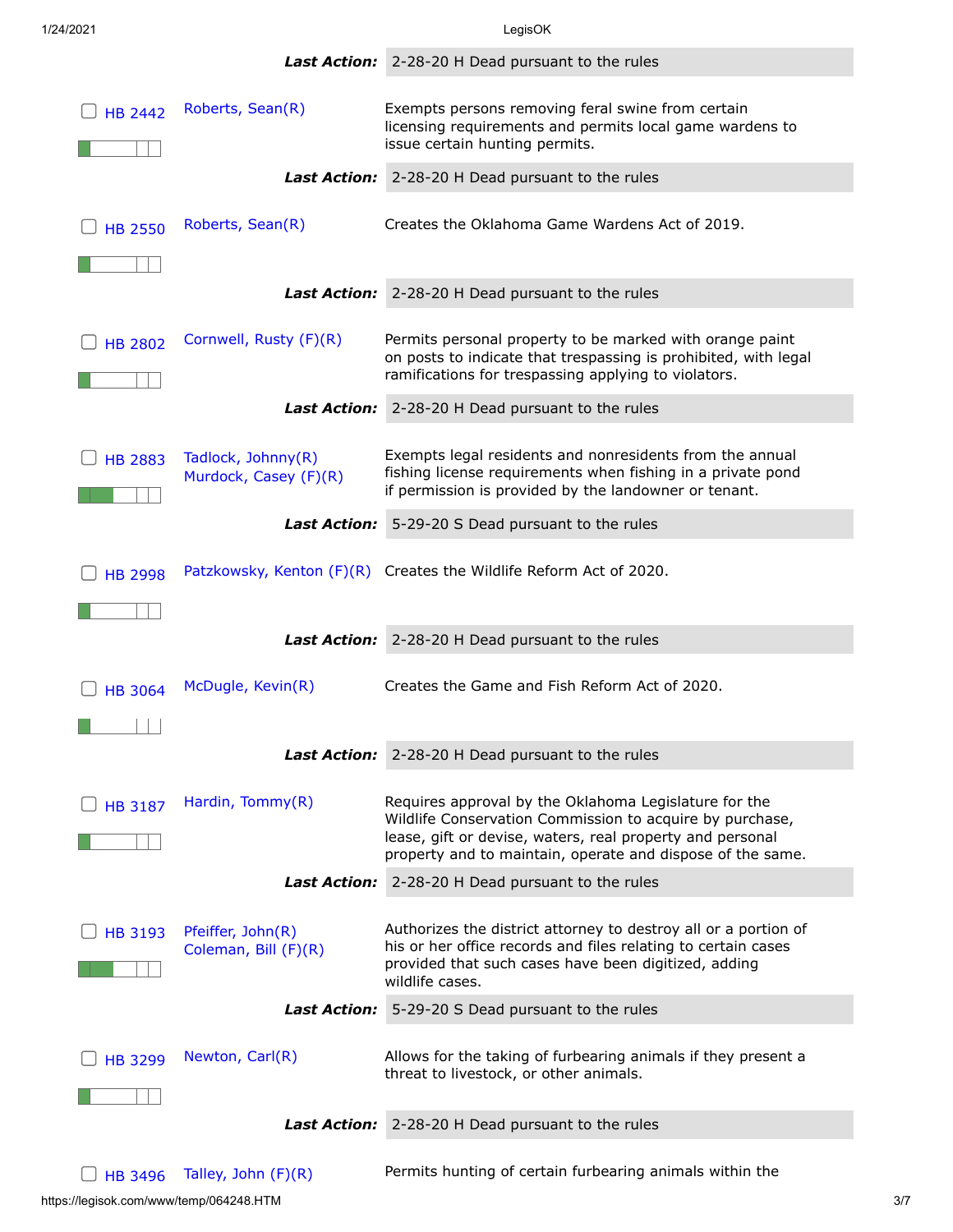| 1/24/2021      | LegisOK                                    |                                                                                                                                                                                                                                                   |
|----------------|--------------------------------------------|---------------------------------------------------------------------------------------------------------------------------------------------------------------------------------------------------------------------------------------------------|
|                | Allen, Mark(R)                             | boundaries of rules created by the Wildlife Conservation<br>Commission.                                                                                                                                                                           |
|                |                                            | Last Action: 5-29-20 S Dead pursuant to the rules                                                                                                                                                                                                 |
| <b>HB 3604</b> | Kerbs, Dell(R)                             | Creates the Dangerous Wild Animals in Captivity Act which<br>prohibits the breeding and sale of dangerous wild animals<br>except under certain controlled circumstances.                                                                          |
|                |                                            | Last Action: 2-28-20 H Dead pursuant to the rules                                                                                                                                                                                                 |
|                |                                            |                                                                                                                                                                                                                                                   |
| <b>HB 4087</b> | McCall, Charles(R)                         | Creates the Public Lands Reform Act of 2020.                                                                                                                                                                                                      |
|                |                                            |                                                                                                                                                                                                                                                   |
|                |                                            | Last Action: 2-28-20 H Dead pursuant to the rules                                                                                                                                                                                                 |
| HJR1022        | Gann, Tom(R)<br>McCortney, Greg (F)(R)     | Provides for disapproval of certain proposed agency rules<br>and approval of all others.                                                                                                                                                          |
|                | <b>Companions:</b>                         | HJR1029 (Refiled from 56R Session)                                                                                                                                                                                                                |
|                |                                            | Last Action: 5-28-19 G Signed by the Governor                                                                                                                                                                                                     |
| <b>HJR1025</b> | Hardin, Tommy(R)                           | Constitutional Amendment requiring the Wildlife<br>Conservation Commission to obtain Legislative approval<br>prior to purchasing or acquiring land.                                                                                               |
|                |                                            | Last Action: 2-28-20 H Dead pursuant to the rules                                                                                                                                                                                                 |
| <b>HJR1040</b> | Gann, Tom(R)<br>Dahm, Nathan(R)            | Provides for the approval of all proposed permanent agency<br>rules except for certain ones proposed by the Dept. of<br>Health and the Corporation Commission.                                                                                    |
|                |                                            | Last Action: 5-29-20 S Dead pursuant to the rules                                                                                                                                                                                                 |
| <b>HSP1126</b> | McDugle, Kevin(R)<br>Murdock, Casey (F)(R) | A study on transparency of spending and receipts within the<br>Dept. of Wildlife, examining the conduct of audits, and<br>studying strategies for addressing issues with<br>whistleblowers within the agency.                                     |
|                | <i>Last Action:</i>                        | 11-21-19 H Dead pursuant to the rules                                                                                                                                                                                                             |
| <b>HSP2002</b> | Grego, $Jim(F)(R)$                         | A study of private property laws regarding retrieval of<br>personal property, such as animals being hunted, and the<br>ability of hunters and cattlemen to enter onto someone's<br>land.                                                          |
|                |                                            | Last Action: 11-9-20 H Dead pursuant to the rules                                                                                                                                                                                                 |
| <b>SB 273</b>  | Murdock, Casey (F)(R)                      | Provides for payments made in lieu of ad valorem taxes for<br>land purchased by the Dept. of Wildlife Conservation after<br>Nov. 1, 2019, to be assessed at the current fair market<br>value that would have otherwise applied to such ownership. |
|                | <b>Last Action:</b>                        | 2-28-20 S Dead pursuant to the rules                                                                                                                                                                                                              |
| <b>SB 541</b>  | Murdock, Casey (F)(R)<br>McDugle, Kevin(R) | Directs the Dept. of Wildlife Conservation to conduct<br>experimental pronghorn antelope hunting seasons, with<br>related permits, scheduling, and voluntary participation.                                                                       |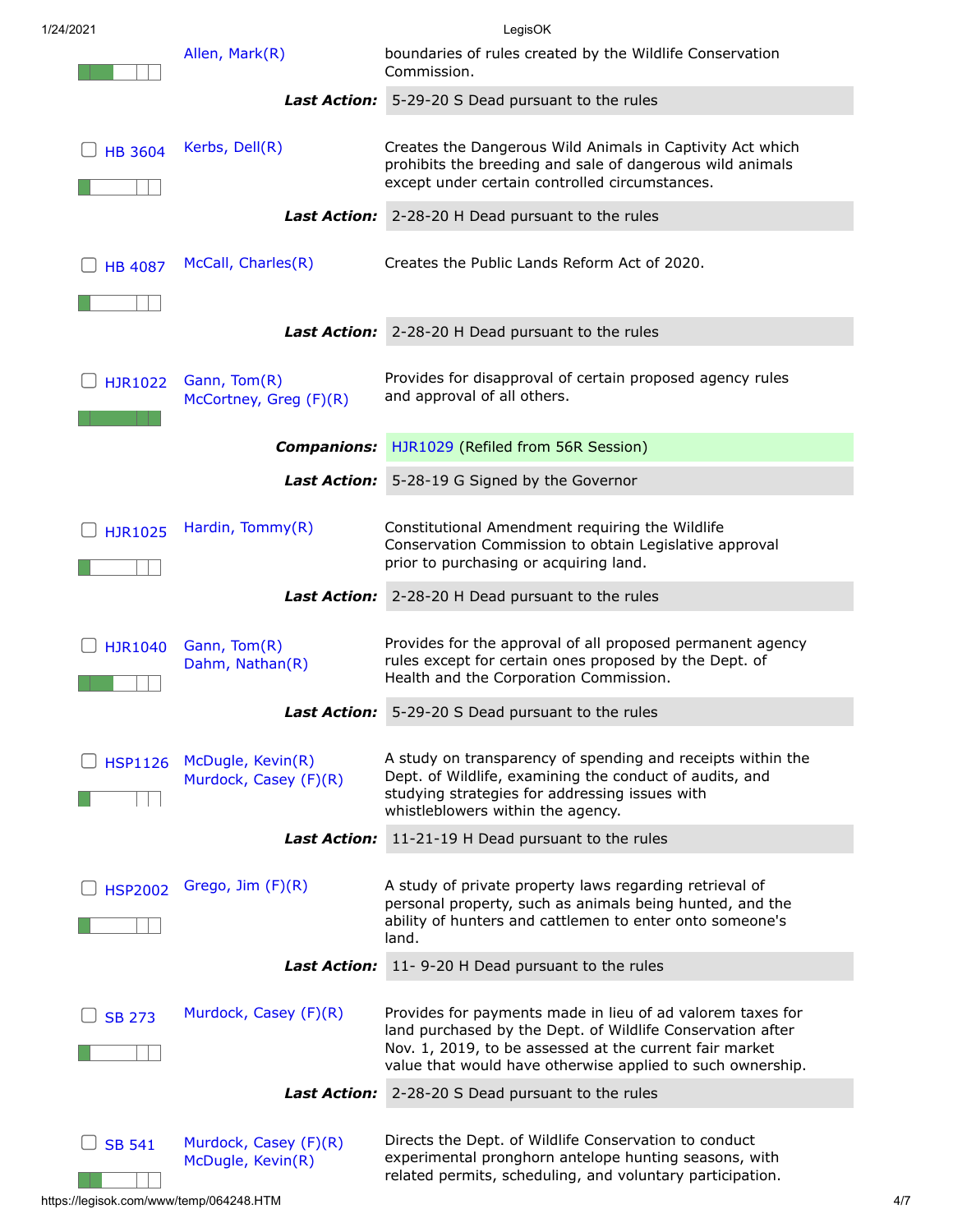|               |                                            | <b>Last Action:</b> 3-13-20 S Dead pursuant to the rules                                                                                                                                                                                                       |
|---------------|--------------------------------------------|----------------------------------------------------------------------------------------------------------------------------------------------------------------------------------------------------------------------------------------------------------------|
| <b>SB 542</b> | Silk, Joseph(R)<br>Smith, David (F)(R)     | Requires the Dept. of Wildlife Conservation to develop a six-<br>hour educational program that must be attended by persons<br>convicted of violating any section of the OK Wildlife<br>Conservation Code.                                                      |
|               | <b>Last Action:</b>                        | 3-13-20 S Dead pursuant to the rules                                                                                                                                                                                                                           |
| <b>SB 551</b> | Murdock, Casey (F)(R)<br>Pfeiffer, John(R) | Directs that all local and state regulations on the importing<br>of nonnative cervidae animals be consistent with related<br>federal regulations, and provides for notification<br>requirements for such imports; EMERGENCY.                                   |
|               |                                            | <b>Last Action:</b> 4-29-19 G Earliest effective date                                                                                                                                                                                                          |
| <b>SB 563</b> | Silk, Joseph(R)<br>Roberts, Sean(R)        | Includes airbows as a legal hunting method during any open<br>conventional longbow season.                                                                                                                                                                     |
|               | <b>Last Action:</b>                        | 3-13-20 S Dead pursuant to the rules                                                                                                                                                                                                                           |
| <b>SB 567</b> | Dahm, Nathan(R)<br>Roberts, Sean(R)        | Prohibits game wardens from entering or investigating on<br>private property if certain firearm violations are suspected<br>without landowner permission.                                                                                                      |
|               |                                            | Last Action: 3-13-20 S Dead pursuant to the rules                                                                                                                                                                                                              |
| <b>SB 569</b> | Dahm, Nathan(R)<br>Roberts, Sean(R)        | Modifies various definitions, duties, responsibilities, and<br>training related to wildlife management and conservation,<br>removes federal gov's endangered animal as criteria,<br>removes language related to commission membership.                         |
|               | <b>Last Action:</b>                        | 3-13-20 S Dead pursuant to the rules                                                                                                                                                                                                                           |
| <b>SB 703</b> | Murdock, Casey (F)(R)<br>McDugle, Kevin(R) | Authorizes the Wildlife Conservation Commission to acquire<br>personal property contiguous to the boundaries of any<br>currently owned properties, and disallows the purchase of<br>real property in amounts greater than the land that has sold<br>each year. |
|               | <b>Last Action:</b>                        | 3-13-20 S Dead pursuant to the rules                                                                                                                                                                                                                           |
| <b>SB 851</b> | Dahm, Nathan(R)                            | Decreases the nonresident hunting game other than deer,<br>antelope, elk, or bear license fee.                                                                                                                                                                 |
|               | <b>Last Action:</b>                        | 2-28-20 S Dead pursuant to the rules                                                                                                                                                                                                                           |
| <b>SB 854</b> | Murdock, Casey (F)(R)<br>McDugle, Kevin(R) | Directs the Dept. of Wildlife Conservation to conduct a<br>quarterly wildlife population survey to assist in the<br>regulation of the harvest of wildlife.                                                                                                     |
|               | <b>Last Action:</b>                        | 3-13-20 S Dead pursuant to the rules                                                                                                                                                                                                                           |
| <b>SB 879</b> | Dahm, Nathan(R)<br>McDugle, Kevin(R)       | Removes and repeals language related to the killing of<br>furbearing animals and selling pelts, permitting the Dept. of<br>Wildlife Conservation to create related rules and sets rules<br>on a non-resident landowner hunting and fishing license.            |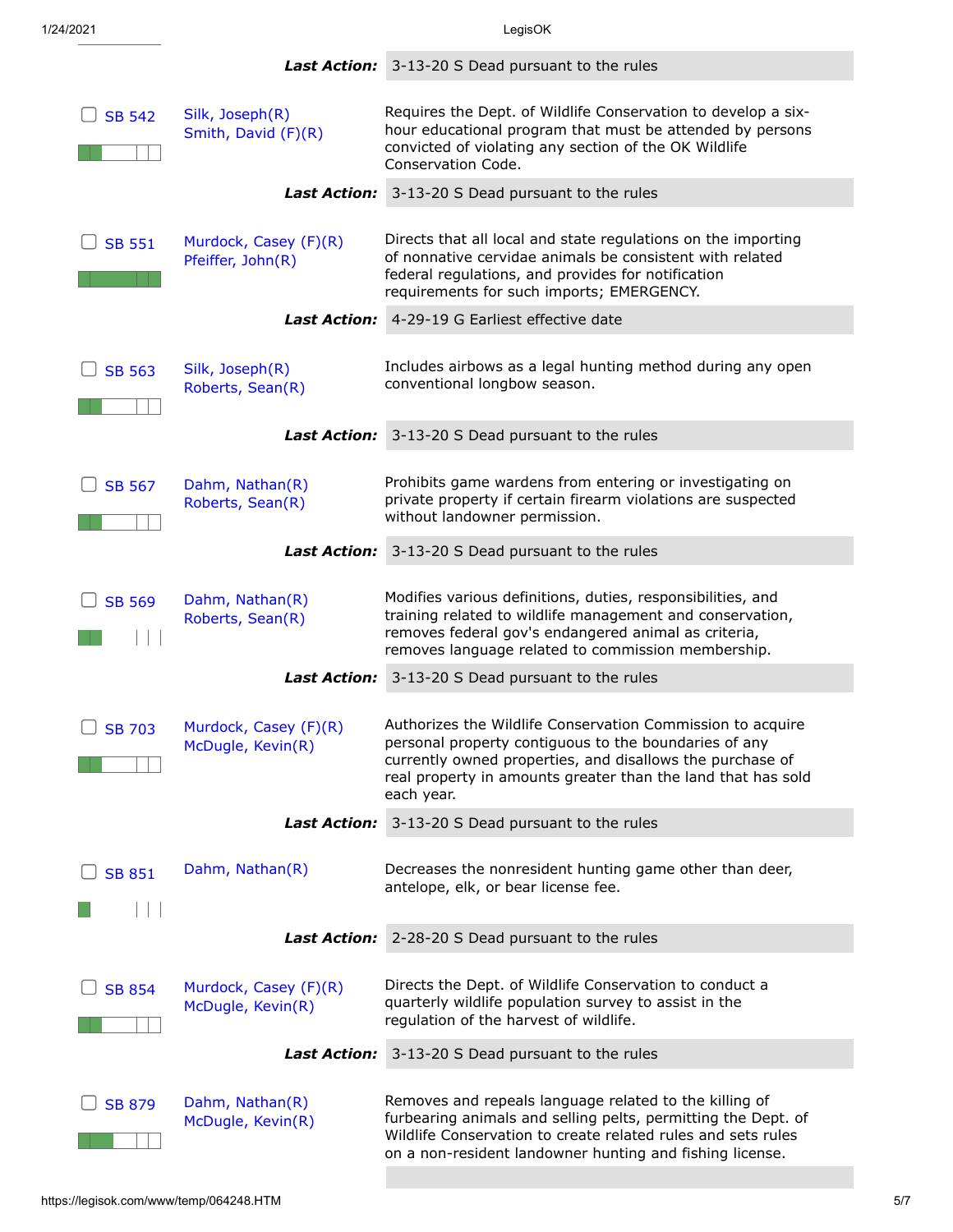1/24/2021 LegisOK *Last Action:* 5-20-19 S Dead pursuant to the rules  $\Box$  [SB 914](https://legisok.com/htbin/web_index?BILL_NUMBER=SB00914&SESSION=57R) [Murdock, Casey \(F\)\(R\)](https://legisok.com/htbin/web_member?57R227) [McDugle, Kevin\(R\)](https://legisok.com/htbin/web_member?57R12) Prohibits employees of the Dept. of Wildlife Conservation from hunting on public lands owned or leased by the Department. *Last Action:* 2-28-20 S Dead pursuant to the rules  $\bigcup$  [SB 923](https://legisok.com/htbin/web_index?BILL_NUMBER=SB00923&SESSION=57R) [Simpson, Frank\(R\)](https://legisok.com/htbin/web_member?57R214) [Hardin, Tommy\(R\)](https://legisok.com/htbin/web_member?57R49) Requires the Wildlife Conservation Commission to create a three-day special use permit for purchase by certain landowners and others with permission to hunt and fish on their land without other required licenses. *Companions:* [SB 935](https://legisok.com/htbin/web_index?BILL_NUMBER=SB00935&SESSION=57R) (Very Similar) *Last Action:* 11- 1-19 G Earliest effective date  $\Box$  [SB 927](https://legisok.com/htbin/web_index?BILL_NUMBER=SB00927&SESSION=57R) [Murdock, Casey \(F\)\(R\)](https://legisok.com/htbin/web_member?57R227) [McDugle, Kevin\(R\)](https://legisok.com/htbin/web_member?57R12) Places the authority for various hunting and fishing licesnes under the rulemaking purview of the Wildlife Conservation Commission. *Last Action:* 5-29-20 H Dead pursuant to the rules  $\bigcup$  [SB 935](https://legisok.com/htbin/web_index?BILL_NUMBER=SB00935&SESSION=57R) [Murdock, Casey \(F\)\(R\)](https://legisok.com/htbin/web_member?57R227) [McDugle, Kevin\(R\)](https://legisok.com/htbin/web_member?57R12) Requires the Wildlife Conservation Commission to create a five-day special user permit for purchase by certain landowners and others with permission, to hunt and fish on their land without other required licenses. *Companions:* [SB 923](https://legisok.com/htbin/web_index?BILL_NUMBER=SB00923&SESSION=57R) (Very Similar) *Last Action:* 2-28-20 S Dead pursuant to the rules  $\Box$  [SB 945](https://legisok.com/htbin/web_index?BILL_NUMBER=SB00945&SESSION=57R) [Murdock, Casey \(F\)\(R\)](https://legisok.com/htbin/web_member?57R227) Establishes the dates for deer gun and deer archery seasons in Wildlife Conservation Commission-designated management zones. *Last Action:* 2-28-20 S Dead pursuant to the rules  $\Box$  [SB 982](https://legisok.com/htbin/web_index?BILL_NUMBER=SB00982&SESSION=57R) [Murdock, Casey \(F\)\(R\)](https://legisok.com/htbin/web_member?57R227) [McDugle, Kevin\(R\)](https://legisok.com/htbin/web_member?57R12) Makes provisions and allowances for a legacy landowner combination hunting and fishing license, allows nonresidents to purchase, and defines terms and conditions as to their applicability, and for the sale or transfer of such licenses. *Last Action:* 2-28-20 S Dead pursuant to the rules [SB 984](https://legisok.com/htbin/web_index?BILL_NUMBER=SB00984&SESSION=57R) [Murdock, Casey \(F\)\(R\)](https://legisok.com/htbin/web_member?57R227) [McDugle, Kevin\(R\)](https://legisok.com/htbin/web_member?57R12) Creates an annual combination hunting and fishing landowner license for owners of a certain minimum number of acres, with certain evidence required related to tenants, siblings, and others to be presented if requested. *Last Action:* 3-13-20 S Dead pursuant to the rules  $\Box$  [SB 1366](https://legisok.com/htbin/web_index?BILL_NUMBER=SB01366&SESSION=57R) [Coleman, Bill \(F\)\(R\)](https://legisok.com/htbin/web_member?57R210) Includes wildlife crimes to the list of those for which district attorneys must keep digitized records on after a certain

number of years has elapsed.

 $\Box$  [SB 1489](https://legisok.com/htbin/web_index?BILL_NUMBER=SB01489&SESSION=57R) [Bergstrom, Micheal \(F\)\(R\)](https://legisok.com/htbin/web_member?57R201) [Wright, Harold\(R\)](https://legisok.com/htbin/web_member?57R57) Provides regulations for the use of unmanned aircraft systems while in flight over this state and permits any crime

[Pfeiffer, John\(R\)](https://legisok.com/htbin/web_member?57R38)